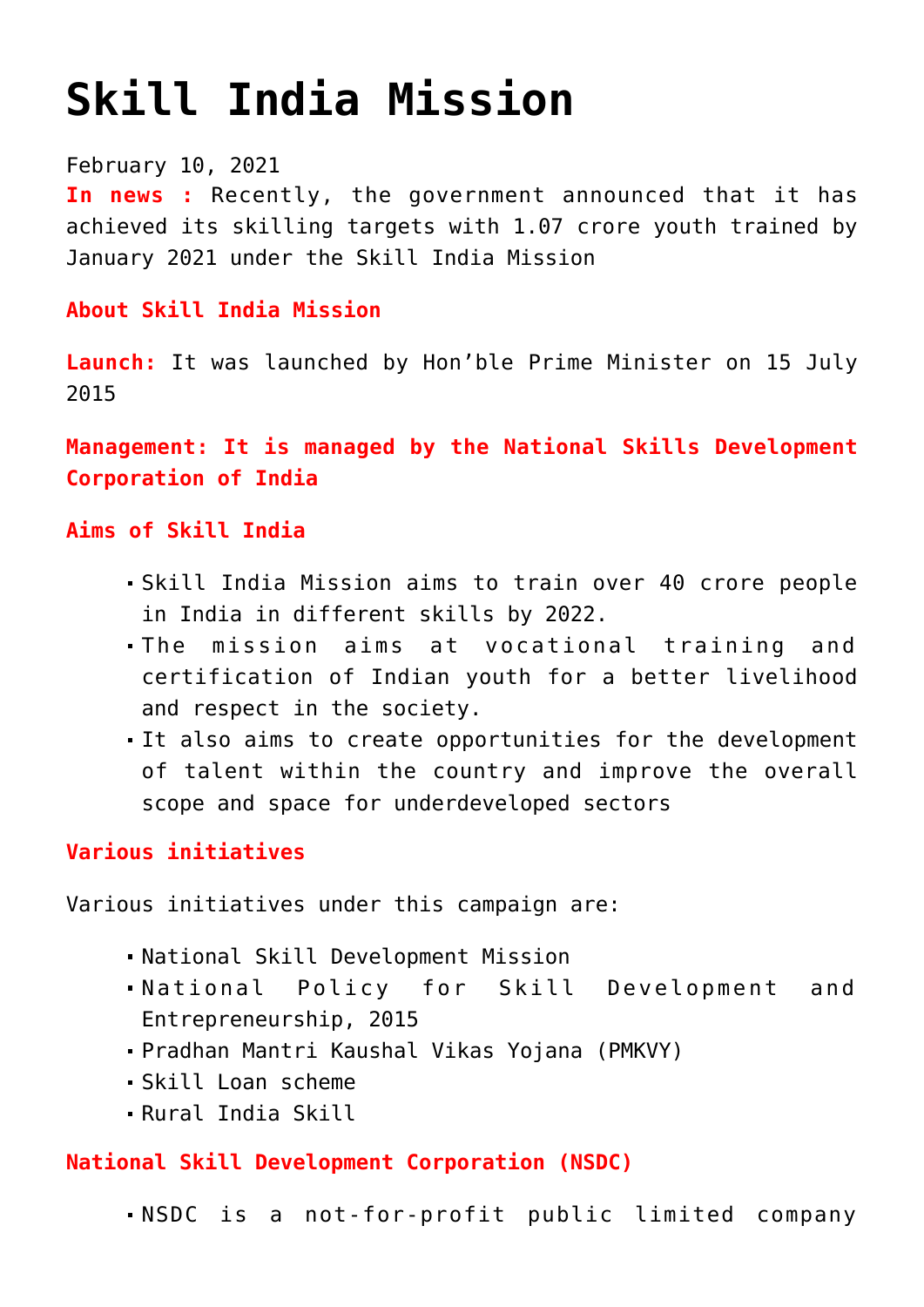incorporated on July 31, 2008 under section 25 of the Companies Act, 1956 (corresponding to section 8 of the Companies Act, 2013).

- NSDC was set up by the Ministry of Finance as a Public Private Partnership (PPP) model.
- The Government of India through the Ministry of Skill Development & Entrepreneurship (MSDE) holds 49% of the share capital of NSDC, while the private sector has the balance 51% of the share capital.

## **Aim**

NSDC aims to promote skill development by catalyzing creation of large, quality and for-profit vocational institutions. Further, the organisation provides funding to build scalable and profitable vocational training initiatives.

### **Mandate**

- Its mandate is also to enable a support system which focuses on quality assurance, information systems and train the trainer academies either directly or through partnerships.
- NSDC acts as a catalyst in skill development by providing funding to enterprises, companies and organizations that provide skill training.
- It also develops appropriate models to enhance, support and coordinate private sector initiatives

#### **eSkill India Platform:**

NSDC created an e-Skill India, a multilingual e-learning aggregator portal, providing e-skilling opportunities to the Indian youth. eSkill India leverages the skilling opportunities from Indian and global leaders in online learning, by consolidating online courses curated by leading knowledge organizations that share NSDC's commitment of making India a Skill Capital of the World. eSkill India provides anytime, anywhere skilling —beyond the boundaries of location